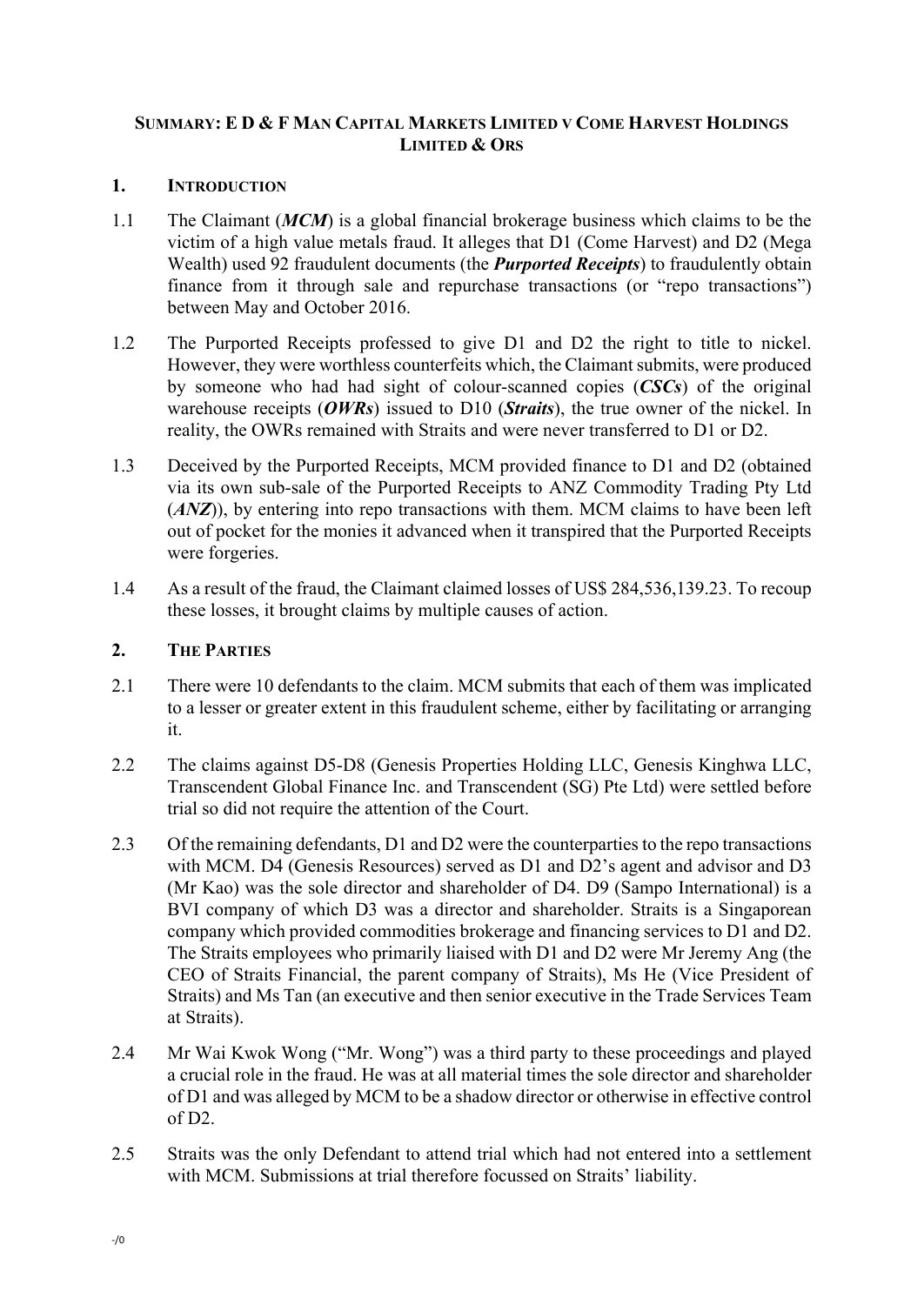# **3. FINDINGS OF FACT**

- 3.1 In light of the evidence put before the Court and the parties' submissions, Calver J made the following key findings of fact:
	- (a) D3 and Mr Wong knew that Straits was supplying CSCs and not OWRs to D1 and D2 [415];
	- (b) D3 and Mr Wong used these CSCs to forge the Purported Receipts which D1 and D2 supplied to MCM [416];
	- (c) Straits (through Mr Ang, Ms He and Ms Tan) had actual knowledge that [410- 412]:
		- (i) D3/Mr. Wong were using the CSCs which it had supplied to D1 and D2 for the fraudulent purpose of obtaining finance from MCM (and other western financiers); and
		- (ii) MCM was claiming to hold OWRs corresponding to the CSCs supplied to D1 and D2, and that MCM believed it had acquired title to the metal.
	- (d) Although Straits may not have had actual knowledge of the *precise method* used to deceive MCM, Straits did know that D3 and Mr. Wong were dishonestly using CSCs to deceive MCM into believing that it had a bona fide claim to title to metal;
	- (e) D3 and D4's knowledge was to be attributed to D1 and D2 because D3 and D4 exercised practical control over their actions (it was already common ground between the parties that D3's knowledge was to be attributed to D4) [67]; and
	- (f) Mr Wong's knowledge should be attributed to D2 given Mr Wong exercised practical control over D2 (it was already common ground that Mr Wong's knowledge was to be attributed to D1) [419-422].

# **4. THE CLAIMS**

4.1 The claimant brought a range of claims to recover its losses. This summary sets out the Court**'**s findings on each claim but focusses on those which raised interesting points of law.

# **(a) Tort of deceit**

- 4.2 Claims in the tort of deceit were brought against (i) D1 and D2 on the basis of express representations and (ii) D1-D4 on the basis of implied representations. Calver J found as follows:
	- (a) **Express representations**: The contracts (the *Purchase Contracts*) entered into by MCM with D1/D2 incorporated express representations to the effect that, *inter alia*, D1/D2 had unencumbered title to the metal. D1/D2 knew these representations to be false and intended MCM to rely on them which it did so suffering loss. [427-439]
	- (b) **Implied representations**: By sending or causing to be sent the Purported Receipts to MCM and entering into the Purchase Contracts with MCM, D1-D4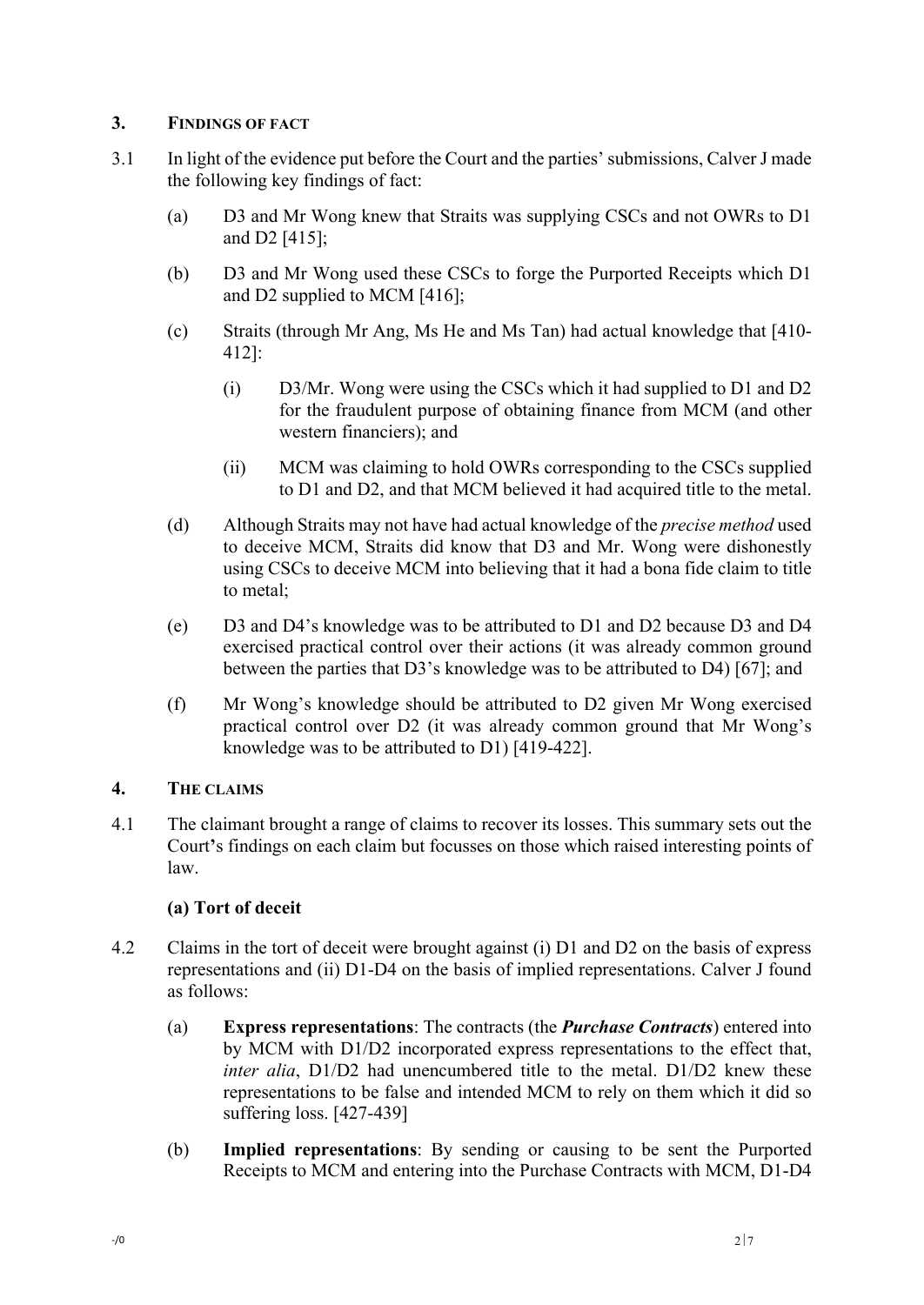impliedly represented, *inter alia*, that they believed the receipts were genuine and that D1 and D2 had unencumbered title to the metal. Those implied representations were false and MCM relied on them so suffering loss. [440-447]

4.3 The claims in deceit based on both express and implied representations were therefore made out against D1-D4.

### **(b) Tort of conspiracy to injure by unlawful means**

- 4.4 Claims in the tort of unlawful means conspiracy were brought against D1-D4 and Straits. Calver J addressed the claim against Straits and then disposed summarily of the claims against D1-4.
- 4.5 Calver J adopted Cockerill J's account of the elements of the tort in *FM Capital Partners Ltd v Marino*, [2018] EWHC 1768 (Comm) at [94], observing that it requires: (i) a combination or agreement between the Defendant and another; (ii) an intention to injure the claimant; (iii) unlawful acts carried out pursuant to the combination or understanding; (iv) which caused loss to the claimant [466]:
	- (a) **Combination/ understating**: In light of his factual findings, Calver J found that there was a combination/ agreement between Mr Ang, Ms He, D3, Mr Wong and Straits that Straits should (i) supply CSCs of OWRs; (ii) supply "PMA letters" (akin to comfort letters in which the warehouse holding the nickel stated it would release the nickel to any party holding the OWR) addressed to MCM's sub-buyer ANZ with respect to each fraudulent transaction; (iii) enter into contracts and issue invoices which purported to be, but were not, for "repo transactions"; (iv) refer to the CSCs as 'WHRs" (warehouse receipts) and not as CSCs in correspondence; and (v) hold the corresponding OWRs for as long as dictated by D1-D4. [469-478]
	- (b) **Intention to injure**: The parties disagreed as to the exact nature of the "intention" required. Straits contended that it is not sufficient for a defendant to have intended to harm a class of persons, rather the defendant must have directed their actions towards the *specific* claimant*.* [479]

By contrast, MCM contended that this submission was "*unsupported by authority cited and contradicted by at least two recent judgment*" (being *CMOC Sales & Marketing Ltd v Person Unknown* [2018] EWHC 2230 (Comm) per HHJ Waksman QC at [124]-[126], and *Taylor v Van Dutch Marine Holding Ltd* [2019] EWHC 1951 (Ch) at [309] per Julia Dias QC). [481]

Calver J concluded that the correct analysis of the law of intention does not require the defendant to have *specifically* targeted the claimant but rather, drawing on *OBG v Allan* [2008] 1 AC 1 and *Secretary of State v Health v Servier Laboratories Ltd* [2021] UKSC 24, the defendant will be considered to have the necessary intention where the harm done to the claimant was (i) the *ends* sought by the defendant; (ii) the *means* by which the defendant achieved its ends; or (iii) the ob*verse side of the coin* (i.e. the inevitable consequence) of the defendant's action. It will not suffice if harm to the claimant was merely a foreseeable consequence of the defendant's action. [483-529]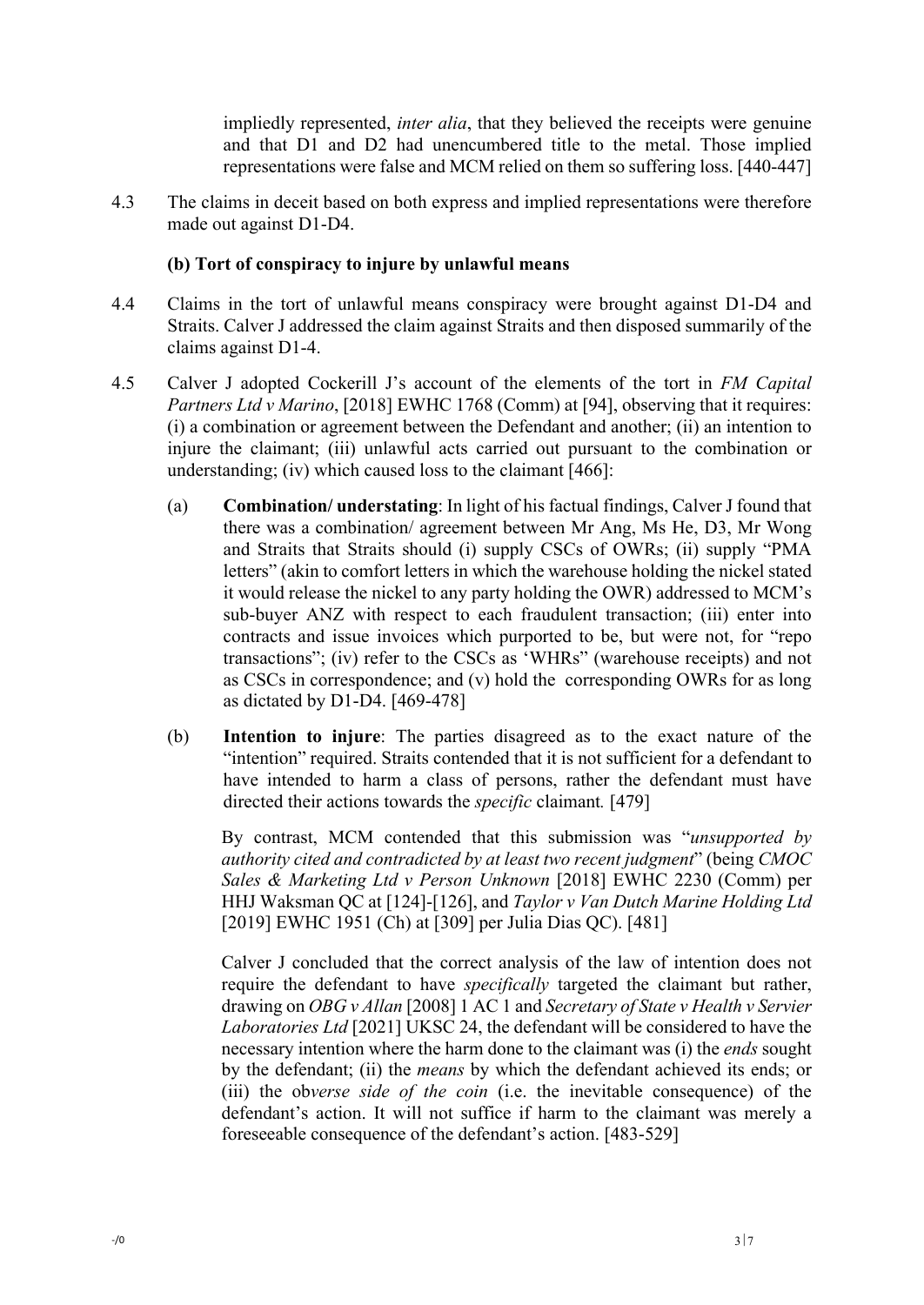In light of this, Calver J held that Straits did have the necessary intention to injure MCM given it knew that D3 and Mr Wong were using the CSCs it supplied for the fraudulent purpose of obtaining finance from Western financiers (of which MCM was one) and nonetheless continued to provide the CSCs so advancing its own economic interests over those of MCM. [530-531]

(c) **Unlawful means**: The parties disagreed as to the contents of the requirement that the unlawful act must be the *means* by which injury is inflicted on the claimant pursuant to the conspiracy. This is referred to as the "instrumentality requirement".

Straits submitted that the instrumentality requirement has two aspects: (i) causation; and (ii) intention. It submitted that this requirement of "intention" is *in addition to* the requirement that the defendant had intent to injure the claimant, such that there are two aspects of intent relevant to the tort of unlawful means conspiracy: (a) intent to injure the claimant; and (b) intent to injure the claimant by the unlawful means which caused the claimant damage/loss. Straits submits that this means that "*MCM must establish that Straits knew about the forgeries*". [535]

In contrast, MCM submitted that Straits' contention that "'*the unlawful means used must be the means by which the defendant intended to harm the claimant' is wrong, as is the submission that 'MCM must establish that Straits knew about the forgeries'*". [539]

Calver J considered MCM's analysis to be correct and that Straits was wrong to suggest that there was also an "intention" component to this element of the tort. Calver J agreed with the statement of Lord Hamblen in *Servier* that "*the instrumentality requirement is a causation requirement: the damage to the claimant must be caused in fact through the instrumentality of the third party*" and also the recent dicta of Arnold LJ in *Racing Partnership v Done Bros (Cash Betting)* [2021] Ch 233 [154]. [545]

- (d) **Loss**: Calver J held that there was no doubt MCM suffered loss as a result of the commission of the tort. [551]
- 4.6 In light of these findings, Calver J held that Straits had conspired to injure MCM by unlawful means and also found that D1-D4 were liable on the basis of the above analysis, albeit the application of the law to the facts of their case was simpler: D1-D4 entered into a combination with intent to injure MCM by deceit and caused it loss. There was no doubt that they entered into an arrangement, had the requisite intent to injure by means of deceit, and that they knew that it was MCM who would suffer loss. [552-553]

# **(c) Procuring breach of contract**

- 4.7 MCM brought an alternative claim against D3 and D4 for procuring breaches of the Purchase Contracts by D1 and D2.
- 4.8 In light of Calver J's finding of fact that D3 and D4 exercised effective control over D1 and D2 this claim did not require extensive consideration. Calver J determined that the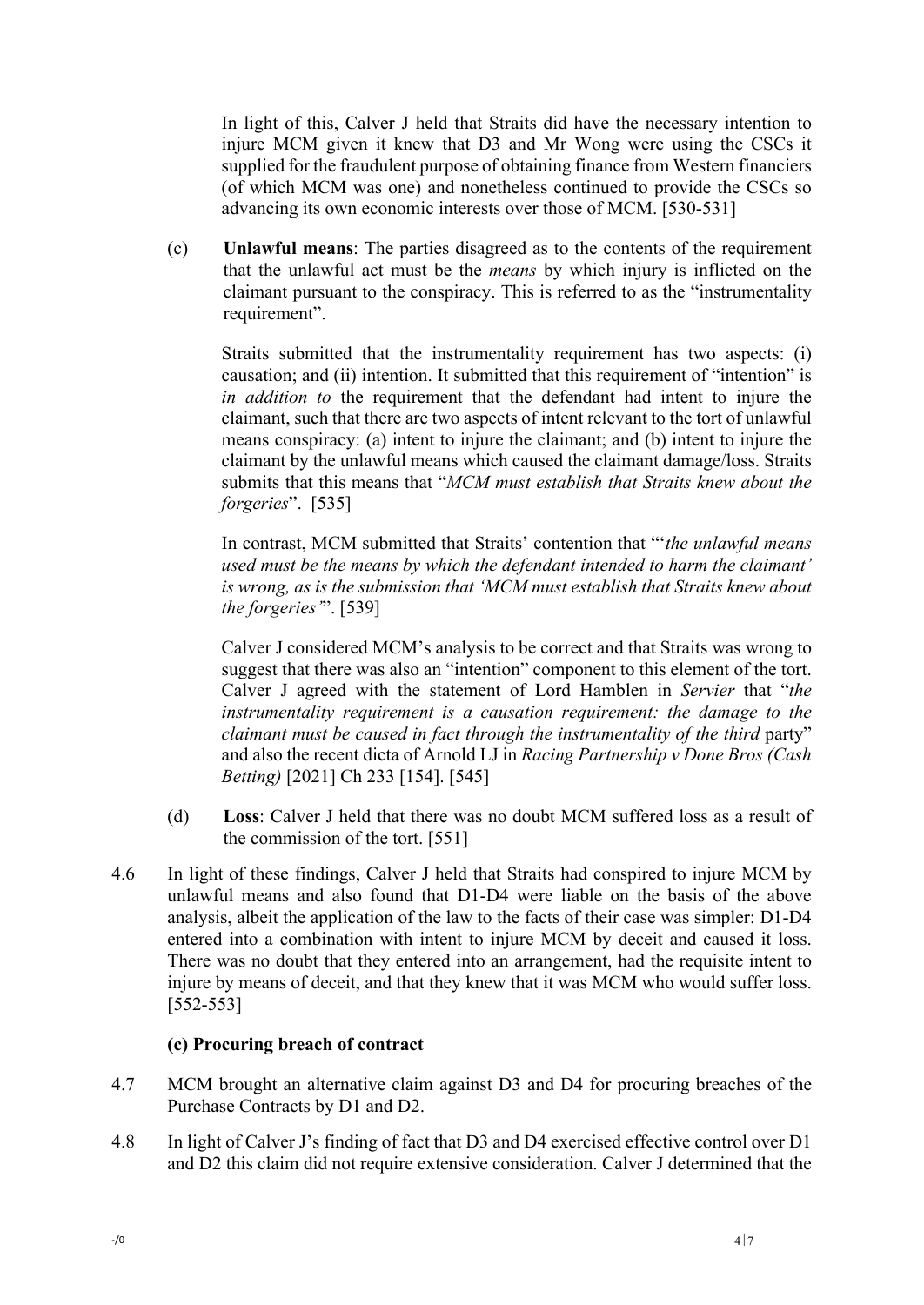Purchase Contracts were breached by D1/D2 and D3 and D4, knowing of the existence of the Purchase Contracts, had procured their breach.

4.9 D3 and D4 were therefore also liable for the tort of procuring breach of contract. [453- 456]

# **(d) Damages: Res inter alios acta**

- 4.10 As noted above, MCM did not directly finance the repo transactions with D1 and D2 but entered into sub-sales of the Purported Receipts with ANZ. As a result, when the fraud came to light, ANZ was principally left out of pocket. ANZ had claims against MCM but settled them for *less* than the full value of its loss (c. US\$ 291m).
- 4.11 This settlement agreement gave rise to an additional issue pertinent to the quantum of damages payable under the claims for deceit, unlawful means conspiracy and procuring breach of contract:
	- (a) MCM claimed that its total loss (c. US\$ 291m) was recoverable in damages. It contended that (i) the value of its sub-sales to ANZ and (ii) the terms on which it subsequently settled its liability to ANZ for these sub-sales under the settlement agreement were irrelevant because they were *res inter alios acta.*  [557]
	- (b) By contrast, Straits contended that the sub-sales and settlement with ANZ were not *res inter alios acta.* As such, Straits submitted that MCM did not suffer any direct loss from the fraud but rather made a profit of c. USD 7m by selling the WHRs on to ANZ. Straits asserted that MCM should rely on its outstanding liabilities to ANZ under the Settlement Agreement as the starting point for its loss. [558]
- 4.12 Calver J determined that Straits' analysis was mistaken because, correctly analysed, the sub-sales were separate transactions to the repo transactions and not acts of mitigation. In making this determination Calver J followed the Court of Appeal's decision in *OMV Petrom SA v Glencore International AG* [2016] 2 Lloyd's Rep 432 which also held that sub-sales were irrelevant to calculating the loss which could be claimed by a party bringing an action in deceit. [578-579]
- 4.13 Calver J noted that even if he was wrong in this analysis and the sub-sales were not *res inter alios acta*, the *settlement agreement* would still be *res inter alios acta* because it was the product of an *independent* commercial act without a sufficient causal connection to the breach of the defendants (citing *Swynson Ltd v Lowick Rose LLP (in liquidation)* [2017] UKSC 32; *Globalia Business Travel S.A.U. of Spain v Fulton Shipping Inc of Panama* [2017] UKSC 43; *Sainsbury's Supermarkets Ltd v Visa Europe Services LLC and others; Sainsbury's Supermarkets Ltd v Mastercard Incorporated and others* [2020] UKSC 24. [596-598]
- 4.14 As such, Calver J held that MCM was entitled to claim its full loss (USD 284,536,139.22) against Straits, less the credit it has received under the settlement agreements with D5-D8 (US\$ 1,800,000). D1-D4 were also liable for this full sum. [609]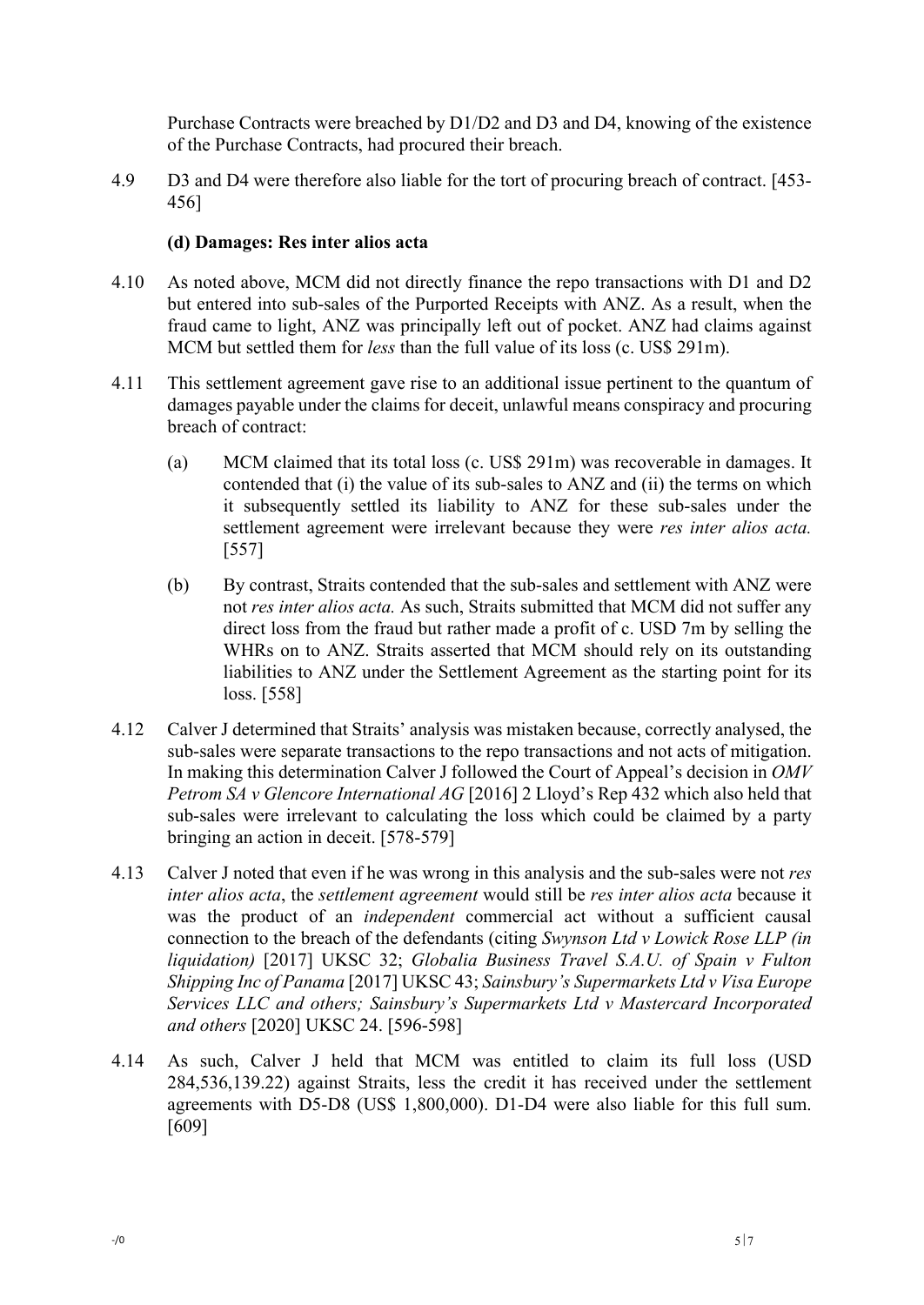# **(e) Knowing receipt**

- 4.15 MCM sought equitable compensation and/or orders to account against each of D3, D4, D9 and Straits on the basis of knowing/unconscionable receipt of funds.
- 4.16 MCM submitted that (i) D1 and D2 held the monies paid to them in the repo transactions on constructive trust and (ii) that D1 and D2 transferred these monies to D3, D4, D9 and Straits in breach of trust. Given D3, D4, D9 and Straits took receipt of these monies with knowledge of the fraud they were liable to MCM for knowing receipt. [620-622]
- 4.17 Straits contended that this analysis was flawed. It observed that the monies were transferred to D3, D4, D9 and D10 *prior to* MCM's rescission of the Purchase Contracts on 21 June 2017: The transfer of funds induced by misrepresentation does not immediately make the recipient a constructive trustee given fraudulent transactions are voidable not void. A trust only arises over the transferred property when the transferor *rescinds* the relevant contract.
- 4.18 As such, at the time of transfer, no constructive existed over the funds and full title was transferred to D1 and D2 and then onwards to D3, D4, D9 and Straits. No claim in knowing receipt could be made out against D3, D4, D9 or Straits because they had not received monies *in breach of trust.* [633]
- 4.19 Calver J considered that Straits' analysis was correct. He observed that while equity tolerates the legal fiction that the beneficial interest in property transferred prior to rescission retrospectively revests in the transferee for the purposes of equitable proprietary claims (*Shalson v Russo* [2003] EWHC 1637 (Ch) 281), he was "*not willing to extend the law in the manner advanced by MCM (by doubling the legal fiction)*" for the purposes of liability in knowing receipt [642]. The knowing receipt claims therefore failed against all of the defendants. [635-641]

# **(f) Equitable proprietary claims**

- 4.20 MCM sought a declaration: (i) that it had rescinded its contracts with D1 and D2; and (ii) that D1, D2, D3, D4, D9 and Straits held the funds transferred them by MCM, D1, D2 or D4 (as the case may be) on constructive trust and were liable to pay these funds back to MCM given they received them other than as bona fide purchasers for value without notice.
- 4.21 Straits contested the quantum of funds MCM submitted it was liable to repay by its expert evidence. There were two issues going to the quantum of the proprietary claims for the Court's resolution:
	- (a) **Evidential presumption**: MCM made submissions on the evidential presumption to be applied when following monies out of D1 and D2's mixed account. It submitted that the situation in this case was analogous to *Re Oatway*  [1903] 2 Ch 356. In that case, payments were made out of a mixed fund into an investment and the trust fund was subsequently dissipated. The court ruled that the claimant had the right to retrospectively elect to follow the payments made out of the fund into an investment. [647-650] and [664-667]

Calver J considered this analogy inapposite. *Re Oatway* dealt with the right of a beneficiary to trace out of a mixed fund into the investment of the wrongdoing